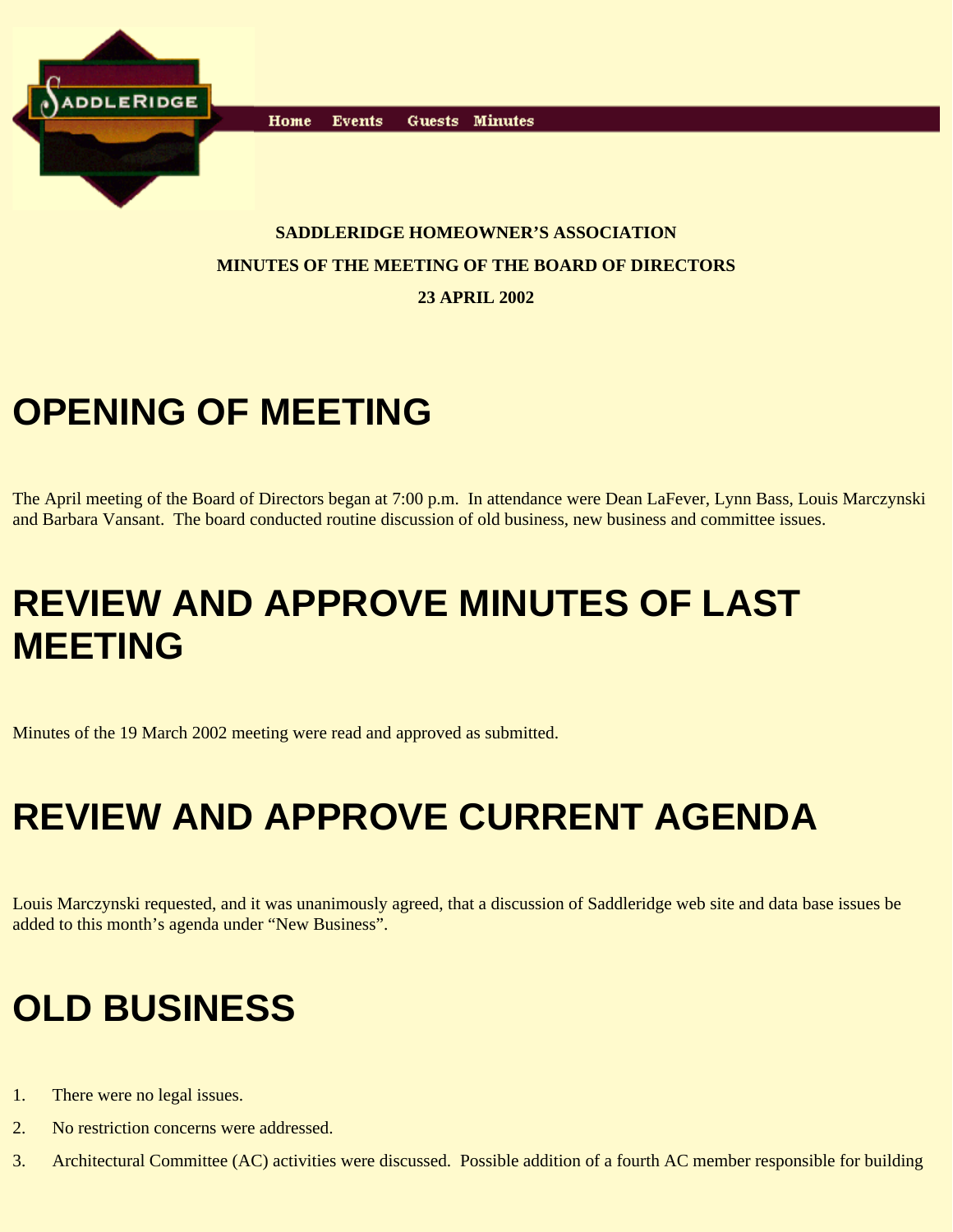inspection was re-visited, then set aside for future review.

4. Repair of lights and irrigation at Saddleridge Drive entry was discussed. LaFever and Caballero to inspect and repair.

5. Safety and legal issues of excessive vehicle speed within our Subdivision was again discussed. Representatives of the Sheriff's Department were present to review.

6. Mr. O'Quinn's new road, located at the western terminus of Mission Trail, was discussed. We are advised there will be no connection between Mission Trail and this new county road.

7. The April 13,2002 spring clean up, meeting and meal was well attended and a tremendous success. Many excellent Neighborhood Watch suggestions and tools were provided by the Neighborhood Watch Committee and the Sheriff's Department.

8. Sue Baker provided an excellent presentation detailing numerous fabric and style options for clubhouse curtains. She has generously offered to donate her time and labor for the project. Fabric costs are minimal. The end result will greatly enhance our clubhouse appearance.

9. The Vansant appointment requires additions and deletions to the HOA Liability Insurance Policy and bank account. Marczynski to handle.

10. Appointment of Lynn and Hanna Bass as the new clubhouse managers requires updating the "Clubhouse Rules" information sheet. Vansant to handle.

#### **MINUTES OF THE 4/23/02 MEETING OF THE BOARD OF DIRECTORS continued…**

11. Improved clubhouse lighting solutions was discussed. Availability of alternate light fixtures for existing fans and lighter paint colors to in lieu of dark stained interior wood surfaces was explored.

### **REVIEW MONTHLY FINANCIAL STATEMENTS**

1. Marczynski provided a comprehensive review and status of HOA checking, CD and money market accounts as well as current Budget status report.

2. Marczynski updated status of homeowner dues receipts for 2002. All delinquent dues are assessed at18% pro-rated interest.

## **NEW BUSINESS**

1. Extensive discussion of safety hazards and legal ramifications of (1) speeding passenger vehicles on Saddleridge roads and (2) all terrain vehicles speeding on (and off) Saddleridge roads was conducted. Two representatives from the Hays County Sheriff's Department joined this discussion and provided comprehensive information concerning content of the law and potential remedies. The possible use of signed 'Hold Harmless' statements will be explored.

2. Clubhouse fascia and soffitt need painting and repairs to clubhouse irrigation are required. LaFever to request Pat Caballero (maintenance committee chairman) to obtain competitive bids for this work.

3. One additional neighborhood clean up party is being considered for October. If implemented, Saddleridge would have a